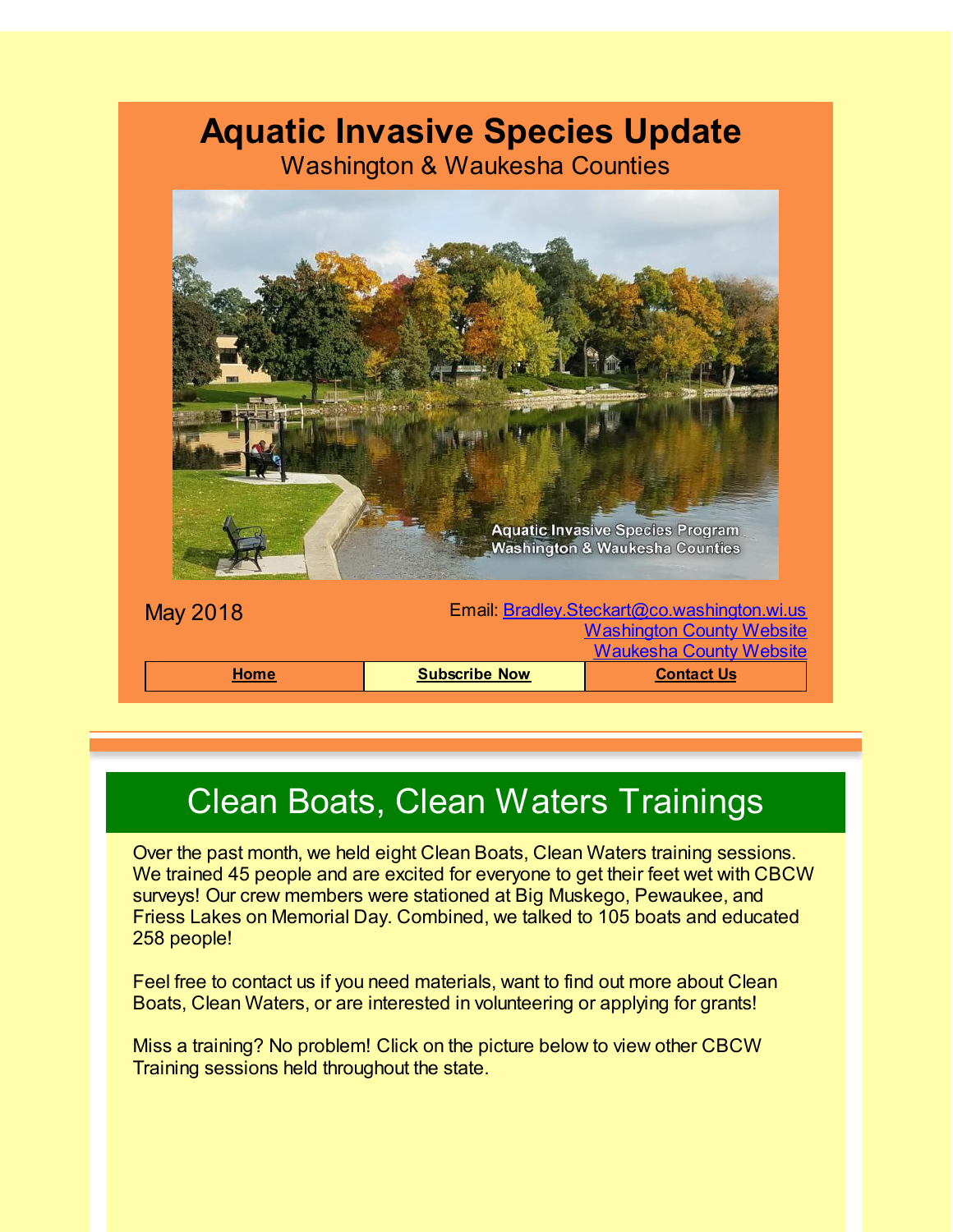

CBCW Team Members give boaters a survey and remove invasive species.

### Meet the AIS TEAM!

We have hired an amazing team this year, and are excited to introduce them! Look for our team members at local boat launches providing outreach and education, giving Clean Boats, Clean Waters surveys, or surveying our lakes for invasive plants and animals!

Sara had so much fun last year, she's decided to return! Sara is a second year student at UW-Madison studying environmental science and political science. Sara hopes to learn about the intersection of policy and ecology in Waukesha County this summer. When she's not working on a lake you can find Sara recreating on one!

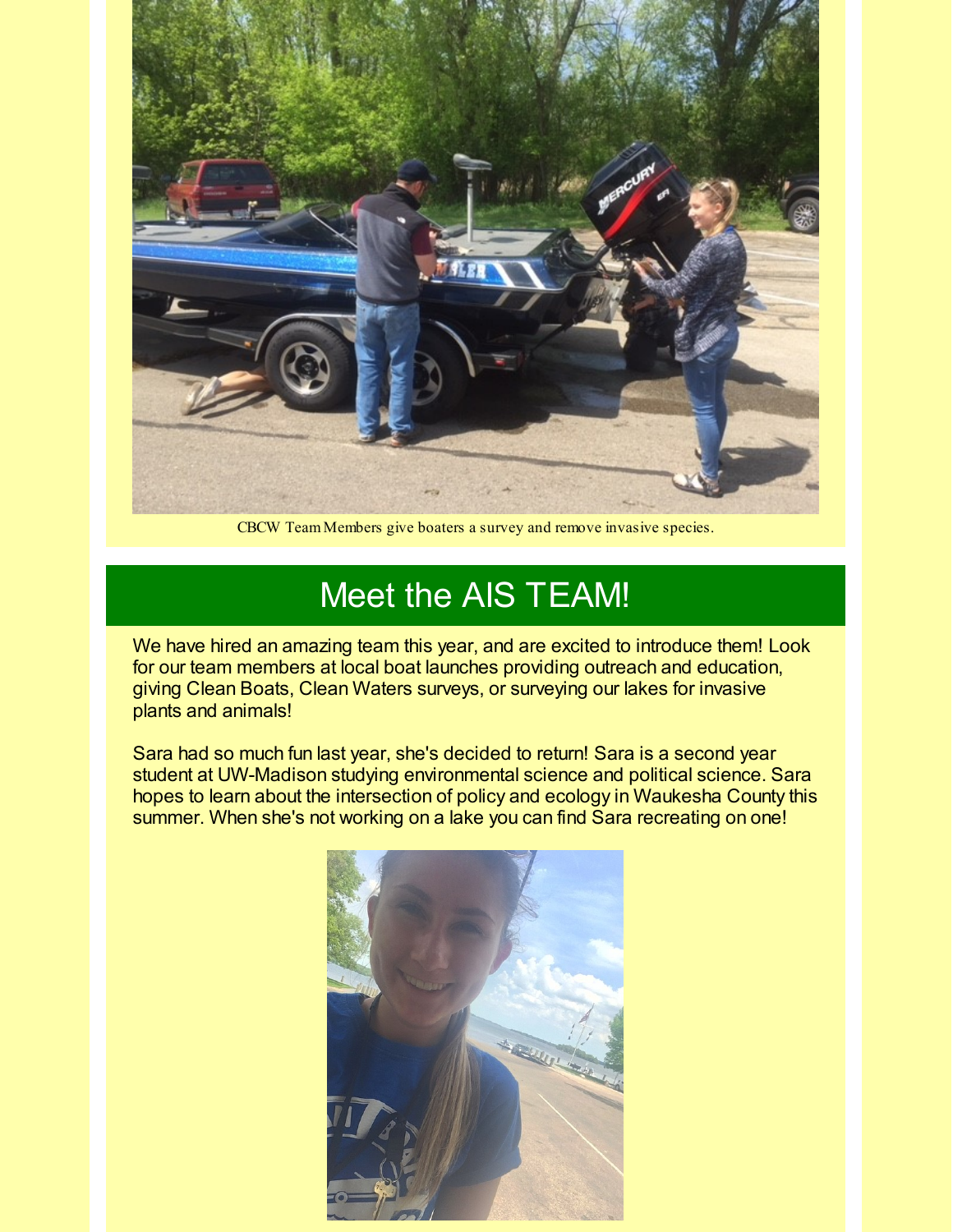Maddelin was brought onto Washington County's Clean Boats, Clean Waters program hoping to make a difference by educating the public about Aquatic Invasive Species. It brings her so much happiness to see boater's genuine concern when reaching out to them at the boat launch. Maddelin believes if we can all come together as a community, we can make a difference.



Meet Washington County Intern Maddelin McGovern

Graceanne is a senior biology and math major at St. Norbert College. She hopes to use her education and passion for aquatic ecosystems to pursue a career in marine biology, focusing on research and conservation. When not working with aquatic invasive species this summer, you can find her hiking in local parks, running along the lakefront, or whipping something up in the kitchen.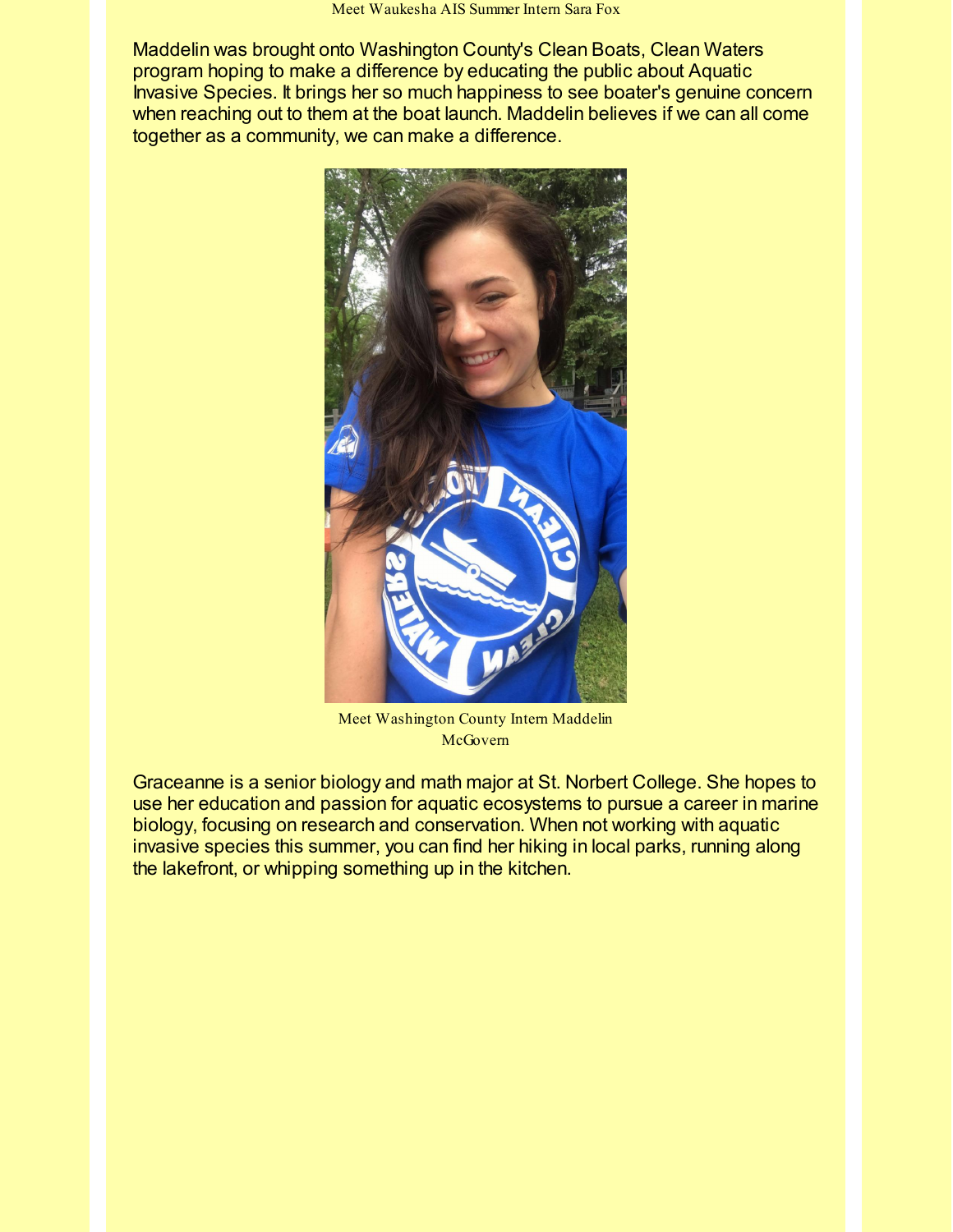

Meet Waukesha AIS Intern Graceanne Tarsa

#### CLMN Aquatic Plant I.D. Trianing

On Wednesday, May 23rd, Lake and Conservation Groups were trained on Citizen Lake Monitoring Network Aquatic Plant Identification at the Oconomowoc Community Center. State CLMN Coordinator Paul Skawinski visited to train our group on plant identification and monitoring.



Paul Skawinski demonstrates how to throw a rake on a rope

After the classroom training, we had time to get on the water and look for invasive species! It was a perfect day, and everyone learned how to identify some different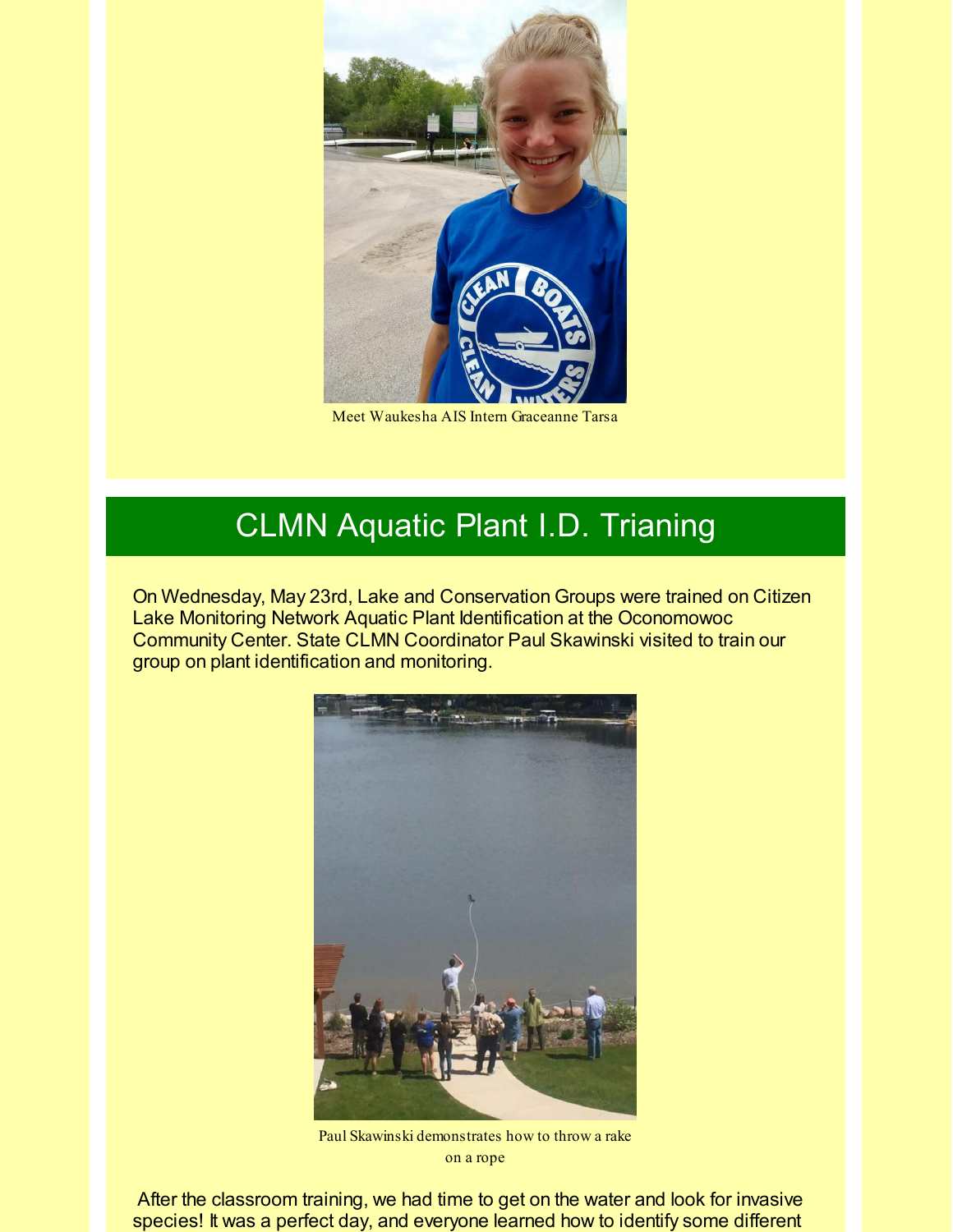species of plants and animals.



Citizen Lake Monitoring Training on Lac La Belle

## Presenting AIS Strategic Plan to LUPE

We had a chance to present our AIS Strategic Plan [Waukesha](http://r20.rs6.net/tn.jsp?f=001L-DIgak8yHYHGfMuKxTGvN8rcpueExD0HQCbS8y_8uc6_YzQf3XPMVMSqprlG0T8Q1WcVpnAX6yqI-x_BrO_CzBpRYmRCIwJL9nLzlp_eLKjxhwEtYjsAUGa3HNKl7r4ICDr-PvnrR1jZkq6fY8A1t8R0JMXnDdOhTtrC4L9L2E_m7M-C2Wwbx4U3HxHjL6NKIMCKio2z5MAI0pLSV0o45ds0vbNeL-21VSaOidv0p_Wq2aZrLZQeg6MY43OCahg90xfBYzHUyDn-I_8nj9Gy-ePhqHGgiSxt1Qt74ghNrdx4OUrHfxuYpuIaVD1c4DhUKSCPwbpp6Ry9V5aW-N5tFK7jjzuuP5k&c=&ch=) County Aquatic Invasive Species Strategic Plan and mapping application to the Waukesha County Land Use, Parks, and Environment (LUPE) Committee. The committee expressed great support for the AIS program. The next step is to include the AIS program costs in the 2019 County budget this fall, for which state grant funds have already been approved.

Thanks to our County support and partnering Lake Organizations, the AIS program continues to gain momentum and bring strong conservation efforts to our region! We are so glad to be a part of Washington and Waukesha Counties!



The Cover of the Waukesha County AIS Strategic Plan.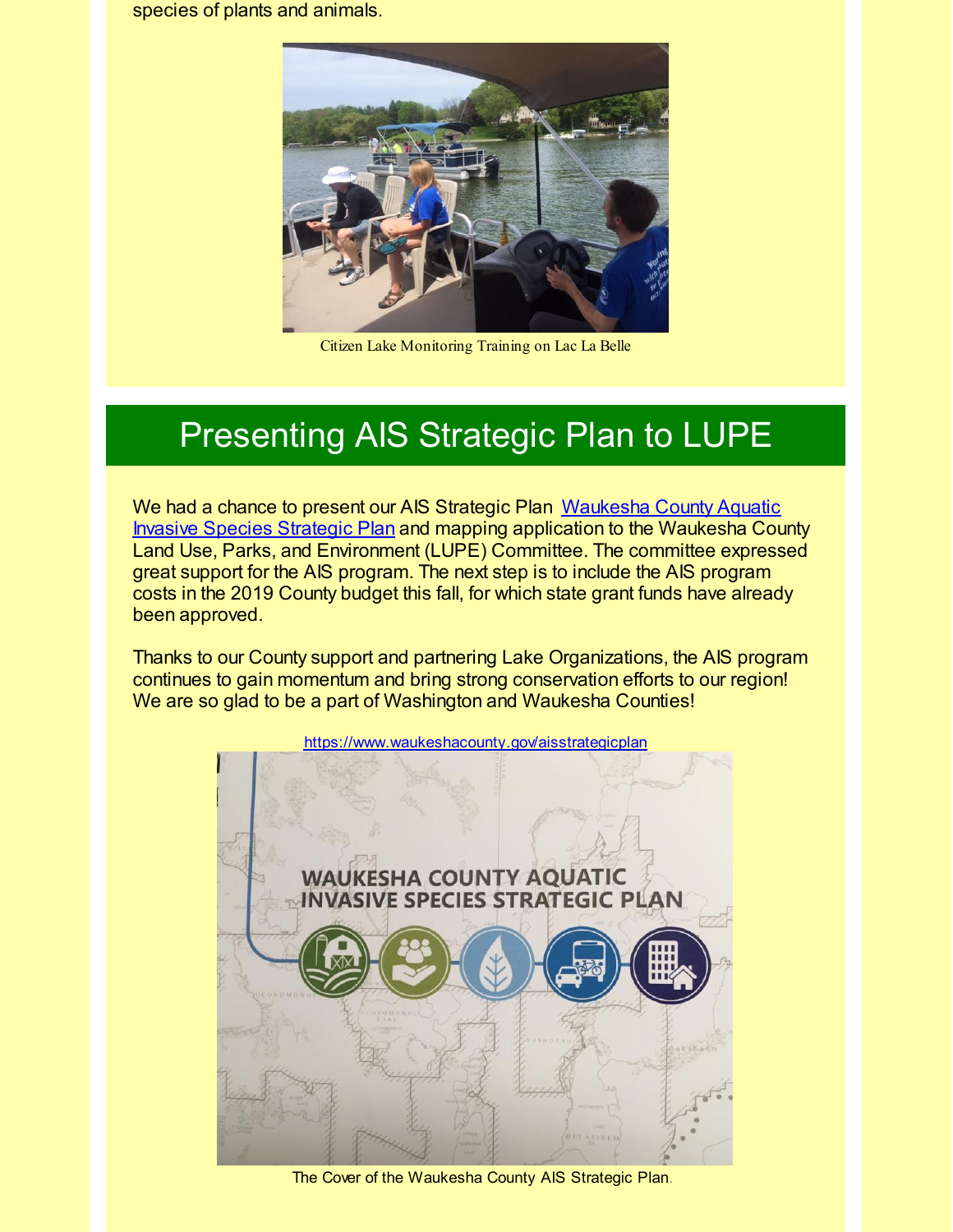## Upcoming Events: Drain Campaign

ANGLERS URGED TO DRAIN LIVEWELLS TO PREVENT SPREAD OF AQUATIC INVASIVE SPECIES Protect Wisconsin's Waters During Statewide Drain Campaign, June 1-3

(Waukesha, WI) - Waukesha County Aquatic Invasive Species (AIS) staff urge boaters and anglers to drain live wells, bait buckets, motors, and bilges before leaving a boat launch to prevent the spread of aquatic invasive species and fish diseases between lakes, rivers and streams.

"Anglers are passionate about protecting their waters and are great spokespeople and teachers for Wisconsin's Drain Campaign," says Brad Steckart, the Aquatic Invasive Species Coordinator for Washington and Waukesha Counties. "They know draining water from boats helps keep microscopic invasive species and diseases from moving between lakes and rivers."

Volunteers from the Clean Boats, Clean Waters project will talk with boaters at launches around the state during the annual Drain Campaign from June 1-3. Many locations will also provide free icepacks to remind people that icing is the best way to keep fish fresh. "Ice is preferred by many anglers, since it stops bacterial growth and helps to protect the flavor of the catch," added Steckart

The following steps are required by law to prevent the spread of aquatic invasive species:

- \* INSPECT boats, trailers and equipment for attached aquatic plants or animals.
- \* REMOVE all attached aquatic plants and animals.
- \* DRAIN all water from boats, vehicles, and equipment
- \* NEVER MOVE plants or live fish away from a waterbody.
- \* DISPOSE of unwanted bait in the trash
- \* BUY minnows from a Wisconsin bait dealer.

\* Only use LEFTOVER minnows on the same body of water or on other waters if no lake/river water or other fish have been added to the container.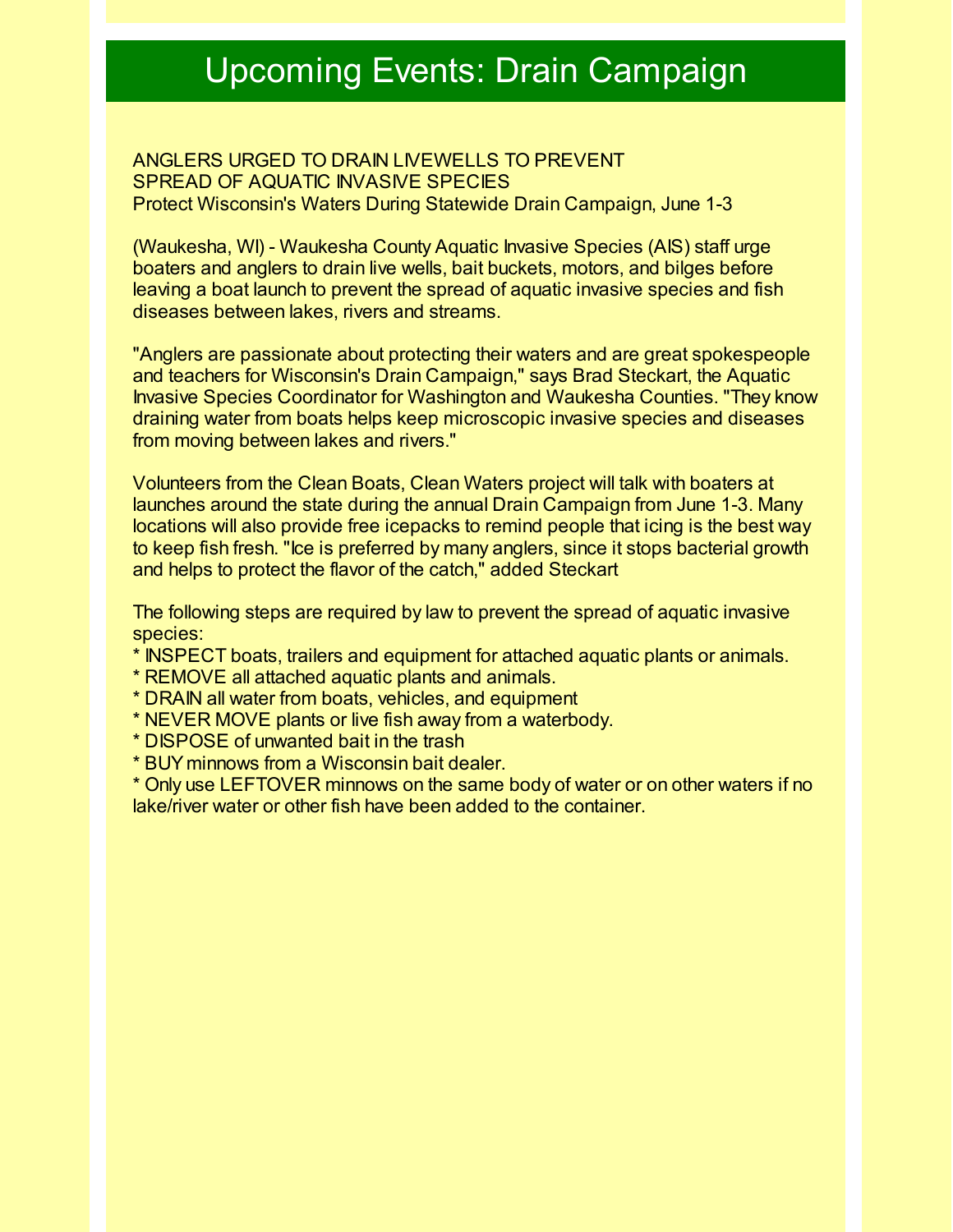

Little Muskego is back to normal levels

### Lake of the Month - Little Cedar Lake

This Month's "Lake of the Month" is Little Cedar Lake in West Bend. Little Cedar Lake is a 260 acre lake located in Washington County. It has a maximum depth of 56 feet. Visitors have access to the lake from a public boat landing at Ackermans Grove County Park, which also has a public beach. Fish include Panfish, Largemouth Bass, Northern Pike, and Walleye. The lake's water is moderately clear.



This photo circa 1910 is fromthe LCLPRD Webpage. Click to visit.